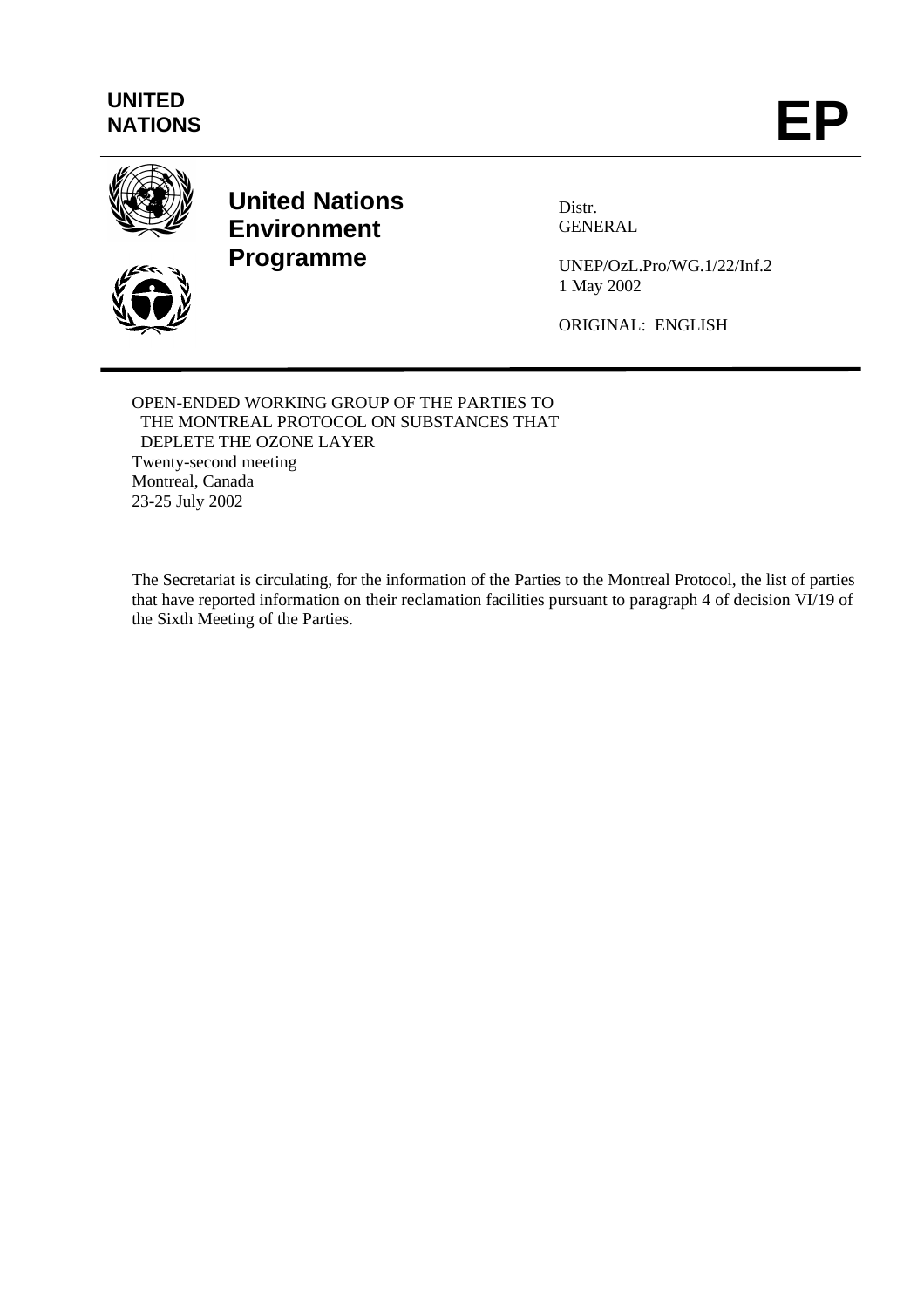#### **Annex I**

#### **Decision VI/19: Trade in previously used ozone-depleting substances**

The Sixth Meeting of the Parties decided in Dec.VI/19:

- 1. To reaffirm the Parties' intent embodied in decision IV/24;
- 2. To restate that only used controlled substances may be excluded from the calculated level of consumption of countries importing or exporting such substances;
- 3. To note further that, as required by decision IV/24, such exclusions from a Party's calculated level of consumption is made contingent on reporting of such imports and exports to the Secretariat and Parties should make their best efforts to report this information in a timely manner;
- 4. To request all Parties with reclamation facilities to submit to the Secretariat prior to the Seventh Meeting of the Parties and on an annual basis thereafter a list of the reclamation facilities and their capacities available in their countries;
- 5. To request all Parties that export previously used substances o take, where appropriate, steps to ensure that such substances are labelled correctly and are of the nature claimed and to report any related activities through the Secretariat to the seventh meeting o the Parties;
- 6. To request such exporting Parties to make best efforts to require their companies to include in documentation accompanying such exports, the name of the source firm of the used controlled substance and whether it was recovered, recycled or reclaimed and any further information available to allow for verification of the nature of the substance;
- 7. To request the Ozone Secretariat, drawing on the experience of the Technology and Economic Assessment Panel and the Parties, to study and report on trade in used/recycled/reclaimed ozonedepleting substances, taking particular account of Parties' experience in the control of such trade and the concerns and interests of all Parties that have facilities for the production of ozone-depleting substances, in time for the issues to be considered by the Open-ended Working Group at its twelfth meeting;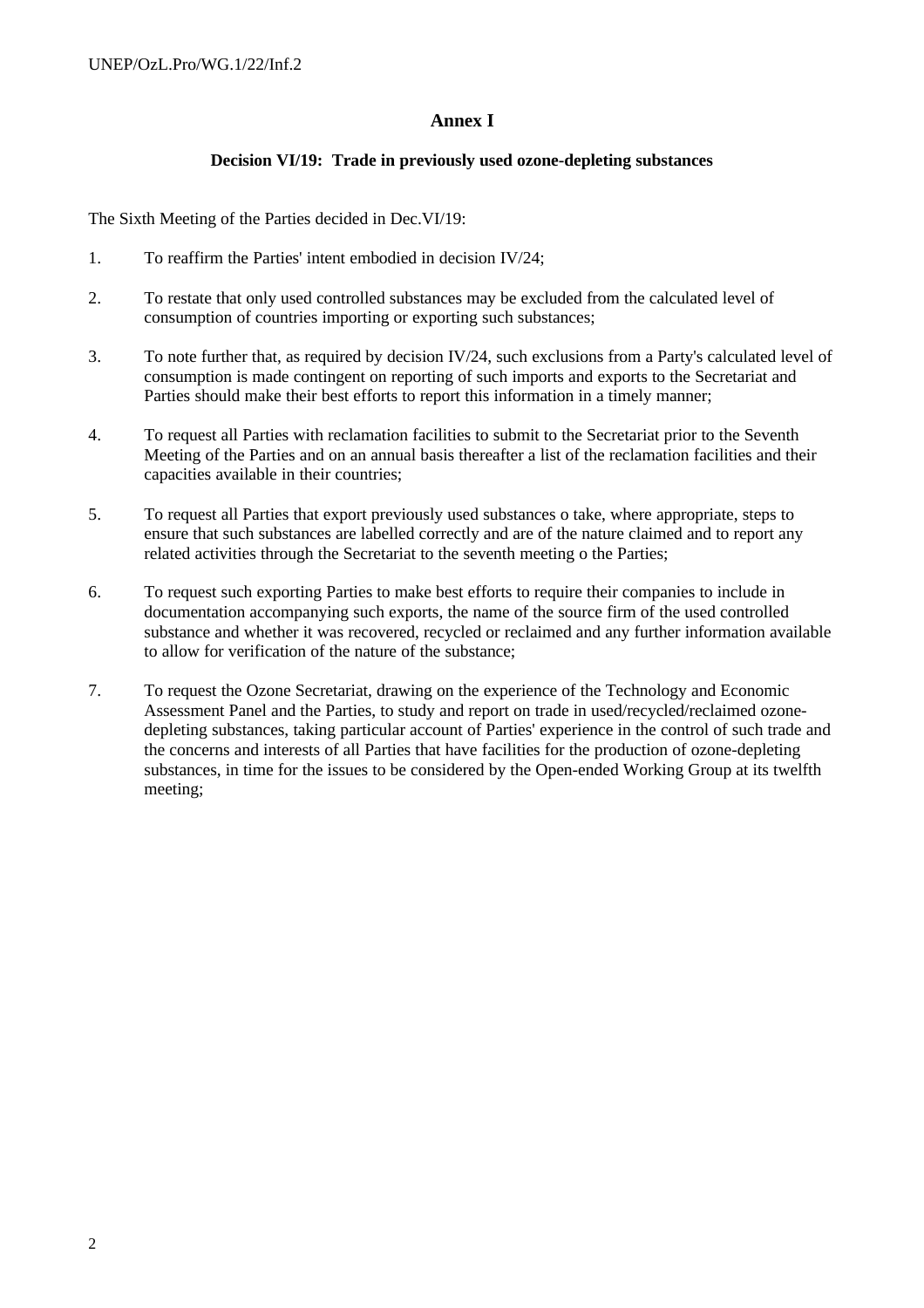## **Annex II**

### **Reported Information on Reclamation Facilities Pursuant to Decision VI/19, Paragraph 4**

| <b>Facility Name</b>                         | <b>Address</b>                                                                                                        | <b>Reclaimed</b><br><b>Substances</b>                                                                    | Capacity                   | <b>Report Date</b> |
|----------------------------------------------|-----------------------------------------------------------------------------------------------------------------------|----------------------------------------------------------------------------------------------------------|----------------------------|--------------------|
| <b>Australia</b>                             |                                                                                                                       |                                                                                                          |                            |                    |
| <b>DASCEM Halon Bank</b>                     | (while not reclamation, stores<br>cylinders of Halon after<br>decommissioning)                                        | Halons                                                                                                   |                            | 12/06/1996         |
| Pacific Chemical<br>Industries               | (Closed end of 1995)                                                                                                  | CFC-11, CFC-12 and<br>HCFC-22                                                                            | 48 tons/yr                 | 12/06/1996         |
| <b>Refrigerant Reclaim</b><br>Australia Ltd. | Recovers, reclaims and destroys<br><b>ODSs</b>                                                                        | <b>ODSs</b>                                                                                              |                            | 26/10/1998         |
| Austria                                      | 6 Facilities (No details given)                                                                                       | Refrigerants                                                                                             | 270000<br>refrigerators/yr | 10/03/1995         |
| <b>Bahamas</b>                               | No Facility                                                                                                           |                                                                                                          |                            | 14/02/1995         |
| <b>Belarus</b>                               | No Facility                                                                                                           |                                                                                                          |                            | 31/05/1995         |
| <b>Belgium</b>                               |                                                                                                                       |                                                                                                          |                            |                    |
| Cogal (recycling)                            | Europark Noord 49, B-9100 Sint-<br><b>Niklaas</b>                                                                     |                                                                                                          | 100 tons/yr                | 05/07/1996         |
| Frigro (recycling)                           | Drieslaan 17, B-8560 Moorsele -<br>Wevelgem                                                                           |                                                                                                          | 16 tons/yr                 | 05/07/1996         |
| Gasco (demande de<br>license en cours)       | Assenedestraat 4, B-9940<br>Evergem - Ertvelde                                                                        |                                                                                                          | 730 tons/yr                | 05/07/1996         |
| Indaver (destruction)                        | Poldervlietweg, B-2030<br>Antwerpen                                                                                   |                                                                                                          | 8000 tons/yr               | 05/07/1996         |
| <b>Brazil</b>                                | No Facility                                                                                                           |                                                                                                          |                            | 24/03/1995         |
| <b>Burkina Faso</b>                          | No Facility                                                                                                           |                                                                                                          |                            | 05/05/1995         |
| Canada                                       |                                                                                                                       |                                                                                                          |                            |                    |
| Chemrec Inc.                                 | 190 Brosseue<br>Cowansville QC<br>J2k 3G6<br>Michel Lemir<br>Tel +450-266-0333<br>Fax +450266-0330                    | CFC 113, methyl<br>chloroform                                                                            | 350 tons/yr                | 15/11/1999         |
| <b>Control Fire Systems</b><br>Inc.          | 63 Advance Rd, Building "A",<br>Toronto ON, M8Z 2S6<br>Mr A. Richardson<br>Tel +416-236-2371<br>Fax +416-233-6814     | Halon 1211,1301                                                                                          | 200 tons/yr                | 15/11/1999         |
| Cyclo-Line Supplies<br><b>Inc</b>            | 3100 Ridgeway Drive,<br>Un 28 Mississauga ON<br>L5L 5M5<br>Mr M. Weightman<br>Tel + 905-608-2919<br>Fax +905-608-2926 | Does recovery<br>&recycling only,<br>sends recovered<br>material to Fielding<br>Chemical<br>Technologies |                            | 15/11/1999         |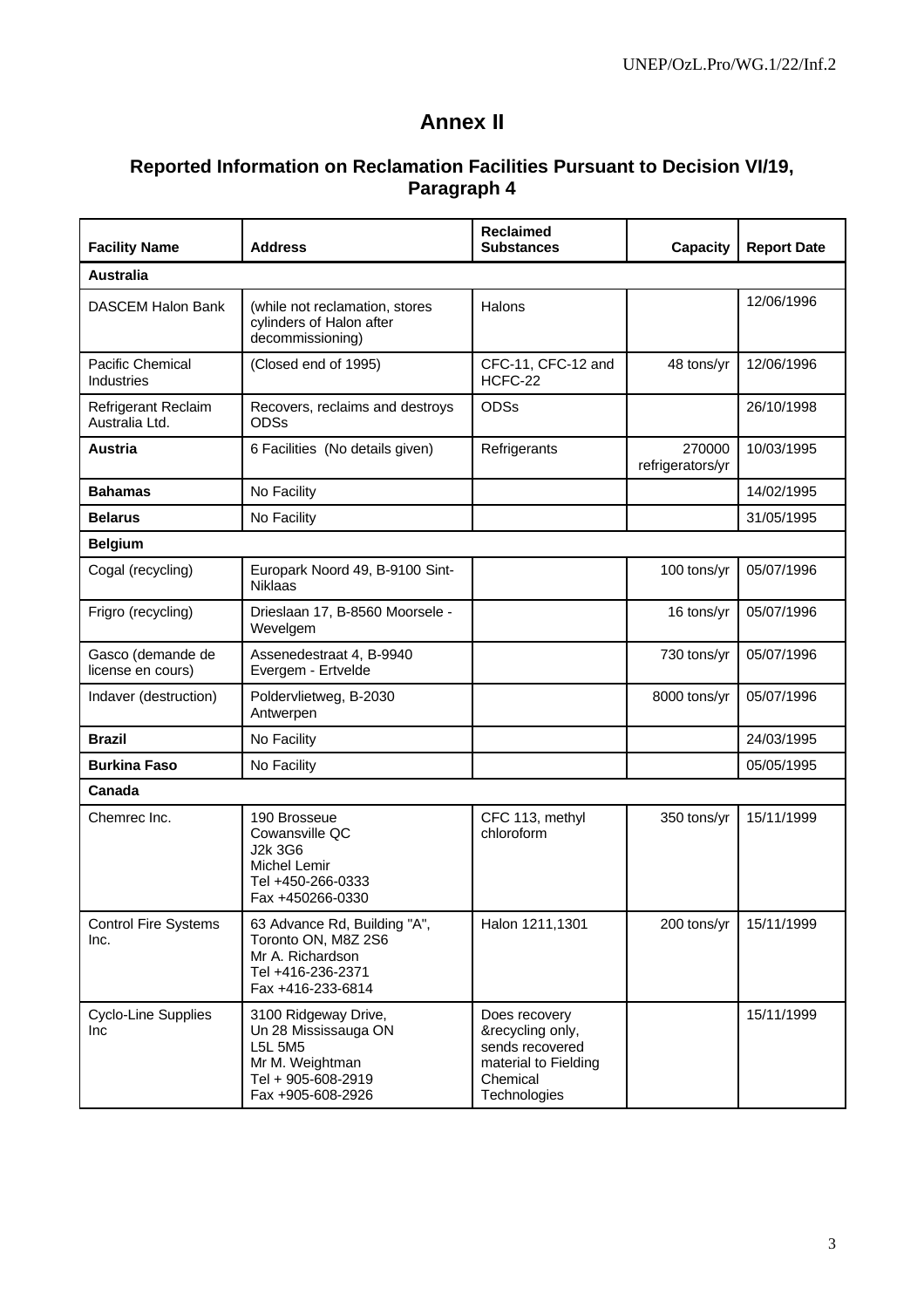| <b>Facility Name</b>                                                   | <b>Address</b>                                                                                                        | <b>Reclaimed</b><br><b>Substances</b>                       | <b>Capacity</b> | <b>Report Date</b> |
|------------------------------------------------------------------------|-----------------------------------------------------------------------------------------------------------------------|-------------------------------------------------------------|-----------------|--------------------|
| <b>Fielding Chemical</b><br>Technologies Inc.                          | 839 Central Parkway W<br>Mississauga ON<br>L5C 2V9<br>Mr C. Oshowy<br>Tel +905-279-5122<br>Fax +905-279-4130          | CFC 11, 12 13, 113,<br>114, HCFC 22, 23,<br>123, R500, 502, | 800 tons/yr     | 15/11/1999         |
| <b>Protocol Resources</b><br>Management Inc                            | 330 Industrial Parkway S, Aurora<br>ON<br>L4G 3V7<br>Mr J. Flowers<br>Tel +905-713-1174<br>Fax +905-713-1790          | CFC 11,12, 113, 114,<br>HCFC 22, R500, 502,<br>13B1         | 500 tons/yr     | 15/11/1999         |
| <b>Refrigerant Services</b><br>Inc.                                    | 101 Arkely Blvd, Unit D<br>Darmouth, NS<br><b>B3B 1R7</b><br>Mr. J. Thomas<br>Tel + 902-468-4997<br>Fax +902-468-5102 | CFC 11, 12, 113,<br>114, HCFC 22, 123,<br>R500, 502, 13B1   | 500 tons/yr     | 15/11/1999         |
| Superior Safety Inc,<br><b>Halon Div</b>                               | 2394 King Albert Ave.<br>Coquitlam BC<br><b>V3J 7E4</b><br>Mr A. Coppin<br>Tel +604-939-5391<br>Fax +604-939-4592     | Halon 1211, 1301                                            | 450 tons/yr     | 15/11/1999         |
| Vipond Fire Protection<br>Inc                                          | 210 Milner Rd Un. #1<br>Scarborough ON<br>Mr D. Connor<br>Tel +905-564-7066/326<br>Fax +905-564-7070                  | Halon 1211 and<br><b>Halon 1301</b>                         | 125 tons/yr     | 15/11/1999         |
| <b>Costa Rica</b>                                                      | No Facility                                                                                                           |                                                             |                 | 20/01/1995         |
| Croatia                                                                |                                                                                                                       |                                                             |                 |                    |
| KEMIKA d.d. (Croatian<br>Enterprise for<br><b>Chemical Production)</b> |                                                                                                                       | CCI4                                                        |                 | 10/10/2001         |
| <b>Czech Republic</b>                                                  |                                                                                                                       |                                                             |                 |                    |
| <b>SPOLEK CIS</b>                                                      |                                                                                                                       | CFC-11, CFC-12 and<br>CFC-113                               | 50 tons/yr      | 09/03/1995         |
| <b>Denmark</b>                                                         |                                                                                                                       |                                                             |                 |                    |
| Danish Halons Bank                                                     | Holtelandsvej 2, DK-4652 Harlev<br>4553 685527                                                                        | Halons                                                      | 40 tons/yr      | 31/01/1994         |
| Danish Hazard Waste<br><b>Incineration Plant</b>                       | Kommunekemi, Dk-5800 Nyborg<br>4565 311244                                                                            | CFC-refrigerant                                             | 15.1 tons/yr    | 31/10/1994         |
| Dansk Ammoniakfabrik<br>(Danish Ammonia)                               | Havnen, DK-5800 Nyborg<br>+45 65 31 22 15                                                                             | CFC-refrigerants                                            | 100 tons/yr     | 31/10/1994         |
| Dansk CFC-genvinding<br>(Danish CFC-recovery)                          | Mosevej 20 B, DK-8240 Risskov,<br>Aarhus<br>+45 86 17 61 99                                                           | CFC12, HCFC22 and<br>R <sub>502</sub>                       | 100 tons/yr     | 31/10/1994         |
| Dansk Kolemiddlel<br>Regenerering (Danish<br>Refrigerant Recovery)     | Rugmarken 6, DK-7620 Lemvig<br>4597 810288                                                                            | CFC-refrigerants                                            | 40 tons/yr      | 31/10/1994         |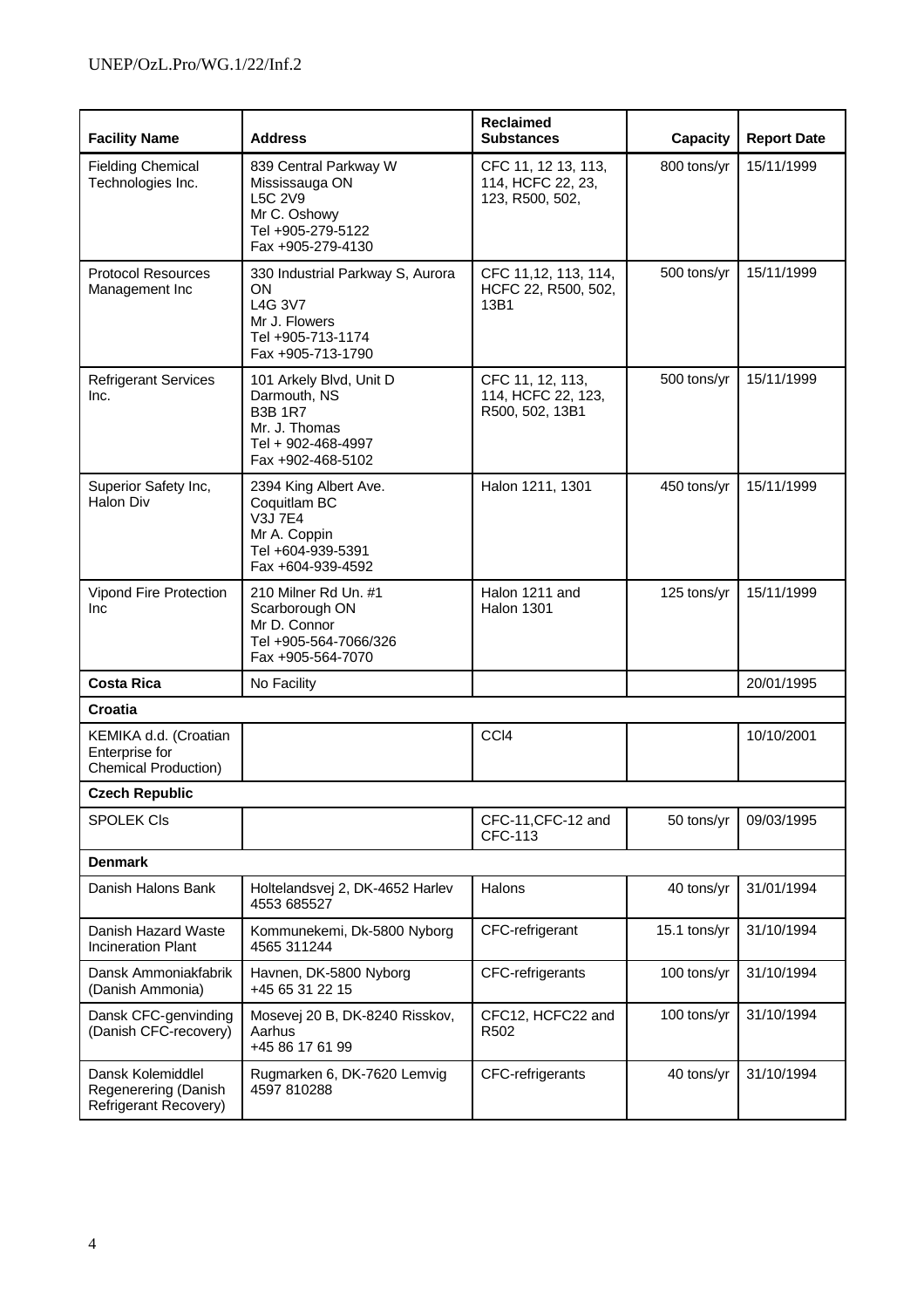| <b>Facility Name</b>              | <b>Address</b>                                                                                      | <b>Reclaimed</b><br><b>Substances</b>                                           | <b>Capacity</b> | <b>Report Date</b> |
|-----------------------------------|-----------------------------------------------------------------------------------------------------|---------------------------------------------------------------------------------|-----------------|--------------------|
| <b>France</b>                     |                                                                                                     |                                                                                 |                 |                    |
| <b>Dehon Service</b>              | 26, avenue du Petit Parc, 94683<br><b>VINCENNES</b><br>Mr. Brian<br>Tel:4398 7500<br>Fax: 4398 2151 | CFC-11, CFC-12,<br>CFC-502, Halon-<br>1301, HCFC-22,<br>HCFC-141b, HFC-<br>134a | 2000 tons/yr    | 02/10/1996         |
| Gambia                            | No Facility                                                                                         |                                                                                 |                 | 17/01/1995         |
| Germany                           |                                                                                                     |                                                                                 |                 |                    |
| Arthur Friedrichs,<br>Nachf KG    | Herwigstr. 8-10,<br>27572 Bremerhaven<br>Fax: 0471/9739595                                          | $R-12$                                                                          | 100 tons/yr     | 26/03/1997         |
| KSR Kuhlsystem,<br>Recycling GmbH | Krayerstr. 48a,<br>44866 Bochum<br>Fax: 02327/322181-82                                             | R-12 - capacity can<br>be expanded to 1000<br>on request                        | 30 tons/yr      | 26/03/1997         |
| Solvay Fluor und<br>Derivate GmbH | P. O. Box 220,<br>30002 Hannover<br>Fax: 0511/8572146                                               | $R-12$                                                                          | 10000 tons/yr   | 26/03/1997         |
| Tega GmbH                         | Werner v. Siemenstr. 18,<br>97076 Wurzburg<br>Fax: 0251/695194                                      | $R-12$                                                                          | 100 tons/yr     | 26/03/1997         |
| <b>Westab Service GmbH</b>        | Stresemannstr. 80,<br>47051 Duisburg<br>Fax: 0203/3004222                                           | $R-12$                                                                          | 500 tons/yr     | 26/03/1997         |
| Westfalen AG                      | Industrieweg 43 - 63,<br>48155 Munster<br>Fax: 0251/695194                                          | $R-12$                                                                          | 100 tons/yr     | 26/03/1997         |
| <b>Guatemala</b>                  | No Facility                                                                                         |                                                                                 |                 | 21/03/1995         |
| Guinea                            | No Facility                                                                                         |                                                                                 |                 | 27/03/1995         |
| <b>Hungary</b>                    | No Facility                                                                                         |                                                                                 |                 | 31/03/1995         |
| India                             | No Facility                                                                                         |                                                                                 |                 | 09/08/1995         |
| Iran, Islamic Republic<br>OТ      | No Facility                                                                                         |                                                                                 |                 | 11/03/1995         |
| <b>Italy</b>                      |                                                                                                     |                                                                                 |                 |                    |
| Austraplastic                     | Regione industriale, 13<br>Trana (TO)                                                               | Chlorinated and<br>flourinated solvents                                         | 4800 kg/day     | 22/04/1996         |
| <b>Blotto</b>                     | Fraz. Borche, 28<br>Cirie (TO)                                                                      | Chlorinated and<br>flourinated solvents                                         | 1450 ltrs/hr    | 22/04/1996         |
| Chimica Industriale               | Strada Piossasco 114<br>Rivalta Torinese (TO)                                                       | Chlorinated solvents                                                            | 3000 ltrs/hr    | 22/04/1996         |
| Guido Tazzetti & C                | Via Negri, 1 Casale Monferrato<br>(AL)                                                              | Chlorinated and<br>flourinated solvents<br>2000kg/day                           | 2000 kg/day     | 22/04/1996         |
|                                   |                                                                                                     | <b>Other Flourinated</b><br>fluids                                              | 100 kg/hr       |                    |
| Solveco                           | Via Piemonte, 21<br>Borgaro Torinese (TO)                                                           | Chlorinate solvents                                                             | 600 tons/yr     | 22/04/1996         |
| Japan                             |                                                                                                     |                                                                                 |                 |                    |
| Daikin Industries Ltd.,           | 1-1, Nishihitotsuya, Settsu-shi,                                                                    | $R-11$                                                                          | 20 tons/mon     | 02/05/1995         |
| Yodogawa Plant                    | <b>OSAKA</b>                                                                                        | R-113                                                                           | 20 tons/mon     |                    |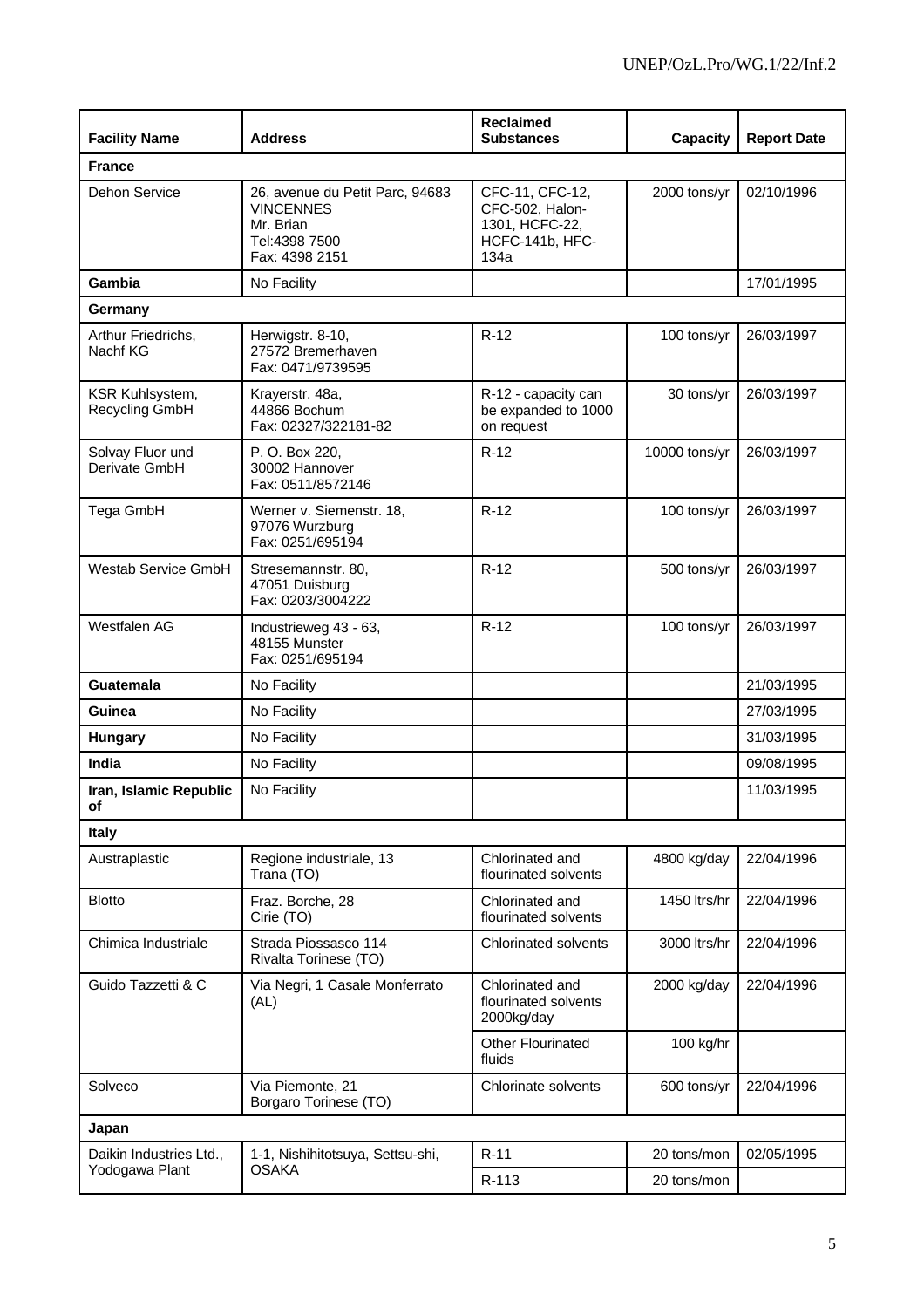| <b>Facility Name</b>                            | <b>Address</b>                                          | <b>Reclaimed</b><br><b>Substances</b>             | <b>Capacity</b>    | <b>Report Date</b> |
|-------------------------------------------------|---------------------------------------------------------|---------------------------------------------------|--------------------|--------------------|
| Kansan Corporation                              | 3156, Kuragano-cho, Takasaki-<br>shi, GUNMA             | R-12 (100kg/h -<br>aver.)                         | 200 kg/h -<br>max. | 02/05/1995         |
|                                                 |                                                         | R-502 (100kg/h -<br>aver.)                        | 200 kg/h -<br>max. |                    |
|                                                 |                                                         | R-22 (100kg/h - aver.)                            | 200 kg/h -<br>max. |                    |
| Refrigerants                                    | 314-1 Oaza-makama, Kurihashi-                           | $R-12$                                            | 500 kg/day         | 02/05/1995         |
| <b>Reclamation Center</b><br>(RRC)              | cho, kitakatsushika-gun,<br><b>SAITAMA</b>              | R-502                                             | 500 kg/day         |                    |
|                                                 |                                                         | $R-22$                                            | 500 kg/day         |                    |
| Sankoh Chemicals<br>Co., Ltd.                   | 60, Ashihara-cho, Nishi-ku,<br>Nagoya-shi, AICHI        | R <sub>12</sub> and<br>Trichloroethane            | 300 tons/mon       | 02/05/1995         |
| Sanwa yuka Kogyo<br>Ltd.                        | 36, Higashiishine, Ichiriyama-cho,<br>Kariya-shi, AICHI | $R-12$ and<br>Trichloroethane                     | 60 tons/mon        | 02/05/1995         |
| <b>Toyota Chemical</b><br>Engineering Co., Ltd. | 1-30 Nitto-cho, Handa-shi, AICHI                        | $R-12$ and<br>Trichloroethane                     | 130 tons/mon       | 02/05/1995         |
| Jordan                                          | No Facility                                             |                                                   |                    | 17/12/1994         |
| Kuwait                                          | No Facility                                             |                                                   |                    |                    |
| Lebanon                                         | No Facility                                             |                                                   |                    | 08/06/1995         |
| <b>Malaysia</b>                                 | No Facility                                             |                                                   |                    | 22/12/1994         |
| <b>Malta</b>                                    | No Facility                                             |                                                   |                    | 07/06/1996         |
| <b>Morocco</b>                                  | No Facility                                             |                                                   |                    | 02/04/1995         |
| <b>Myanmar</b>                                  | No Facility                                             |                                                   |                    | 16/01/1995         |
| <b>Nepal</b>                                    | No Facility                                             |                                                   |                    | 09/02/1995         |
| <b>New Zealand</b>                              | Small number of mobile facilities                       | Refrigerants                                      | $< 10$ tons/yr     | 28/06/1995         |
| <b>Niger</b>                                    | No Facility                                             |                                                   |                    | 09/02/1995         |
| <b>Norway</b>                                   |                                                         | Halons                                            | 15 tons/yr         |                    |
| Gramkov 1250                                    |                                                         | CFC, HCFC                                         | 100 tons/yr        | 25/08/1995         |
| Poland                                          | 2 Facilities (details not supplied)                     | <b>CFC-12</b>                                     | 20 kg/h            | 28/04/1995         |
| Romania                                         | No Facility                                             |                                                   |                    | 26/04/1995         |
| <b>Russian Federation</b>                       |                                                         |                                                   |                    |                    |
| <b>Applied Chemistry</b><br><b>RRCAC</b>        | St. Petersburg                                          | CFC-11, 12, 113,<br>Halons 2402, 1301<br>and 1211 |                    | 17/05/1999         |
| JSC "Chimprom"                                  | Volgograd                                               | CFC-11, 12 and<br><b>Halon 2402</b>               |                    | 07/05/1997         |
| JSC "Halogen"                                   | Volgograd                                               | CFC-11, 12 and<br><b>Halon 2402</b>               |                    | 17/05/1997         |
| Perm                                            | Volgograd                                               | CFC-11, 12 and<br><b>Halon 2402</b>               |                    | 17/05/1997         |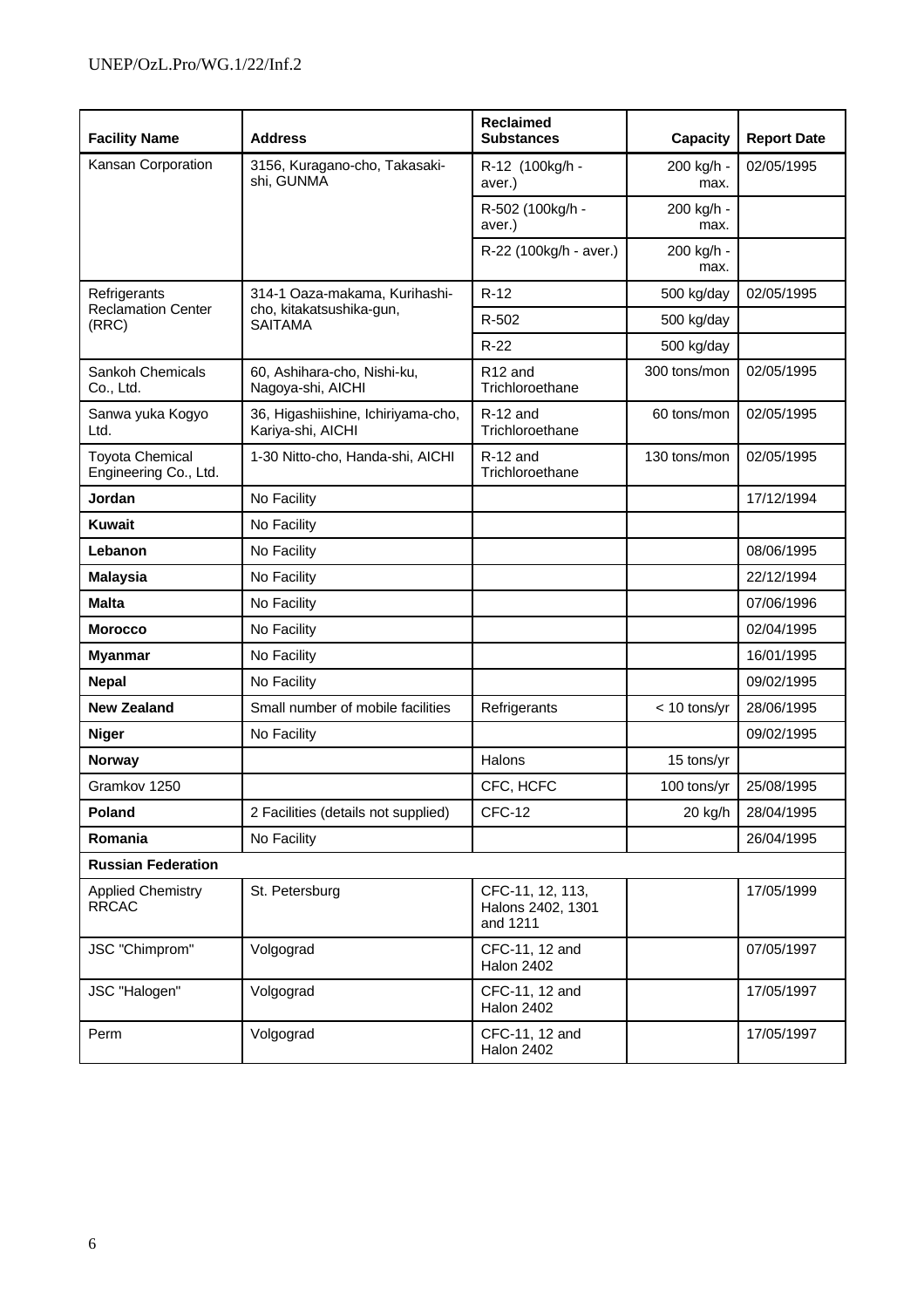| <b>Facility Name</b>                               | <b>Address</b>                                                                                           | <b>Reclaimed</b><br><b>Substances</b>           | Capacity      | <b>Report Date</b> |
|----------------------------------------------------|----------------------------------------------------------------------------------------------------------|-------------------------------------------------|---------------|--------------------|
| <b>Saint Lucia</b>                                 | One Company (No Details)                                                                                 | CFC-12 and HFC<br>134a                          |               | 31/05/1995         |
| Senegal                                            | No Facility                                                                                              |                                                 |               | 17/01/1995         |
| Singapore                                          |                                                                                                          |                                                 |               |                    |
| <b>Fke South East Asia</b><br>Pte Ltd              |                                                                                                          | Halons-1301                                     |               | 06/09/1995         |
| <b>Unitor Ships Services</b>                       |                                                                                                          | Halons-1301                                     |               | 06/09/1995         |
| Slovakia                                           |                                                                                                          |                                                 |               |                    |
| Appollonia<br>Recovery/Recharge<br>System HR 11    | Appollonia<br>Bratislavska 2791<br>921 01 Piest'any<br>Slovak Republic                                   | Halon 1211 liquid                               | 16 lbs/min    | 29/09/2000         |
| Appollonia                                         | Appollonia                                                                                               | Halon 1301 (liquid)                             | 18 lbs/min    | 29/09/2000         |
| Recovery/Recharge<br>System HR 1301<br><b>PUMP</b> | Bratislavska 2791<br>921 01 Piest'any<br>Slovak Republic                                                 | Halon 1301 (vapour)                             | 2 lbs/min     | 29/09/2000         |
| CETT Bratislava, JV-<br>90                         | Central Europe Trading &<br>Technologies<br>Pracanska 60, Vajnory<br>831 07 Batislava<br>Slovak Republic | CFC-12, HCFC-22                                 | 160 kg/hr     | 20/10/1999         |
| CETT Bratislava, Van<br>Steenburgh (USA) CV-<br>15 | Central Europe Trading &<br>Technologies<br>Pracanska 60, Vajnory<br>831 07 Batislava<br>Slovak Republic | CFC-12, HCFC-22                                 | 80 kg/hr      | 20/10/1999         |
| <b>SELZ Kosice Carrier</b><br>Totalclaim 12 RA     |                                                                                                          | CFC-12, CFC-12B,<br>HCFC-22, R-500 and<br>R-502 | 14 tons/yr    | 25/04/1995         |
| <b>South Africa</b>                                | Small units (not for export<br>purposes)                                                                 |                                                 |               | 28/12/1994         |
| Sri Lanka                                          | No Facility                                                                                              |                                                 |               | 07/02/1995         |
| Sweden                                             | No Facility                                                                                              |                                                 |               | 06/06/1995         |
| <b>Syrian Arab Republic</b>                        | No Facility                                                                                              |                                                 |               | 18/07/1995         |
| Tanzania, United<br>Republic of                    | No Facility                                                                                              |                                                 |               | 20/04/1995         |
| <b>Thailand</b>                                    |                                                                                                          |                                                 |               |                    |
| Techno Chem Co., Ltd.                              |                                                                                                          |                                                 | 1600 tons/yr  | 26/01/1995         |
| <b>Tunisia</b>                                     | No Facility                                                                                              |                                                 |               | 04/02/1995         |
| <b>United Kingdom</b>                              |                                                                                                          |                                                 |               |                    |
| <b>BOC Gases</b>                                   | Gelderd road<br>Leeds<br><b>West Yorkshire</b><br><b>LS12 6DG</b>                                        | Refrigerants                                    | 5.6 kg/min    | 26/08/1996         |
| <b>Chemical Recoveries</b><br>Ltd                  | Jessamy Road<br>Weybridge<br>Surrey<br>KT13 8LD                                                          | 1,1,1 trichloroethane                           | 27000 tons/yr | 26/08/1996         |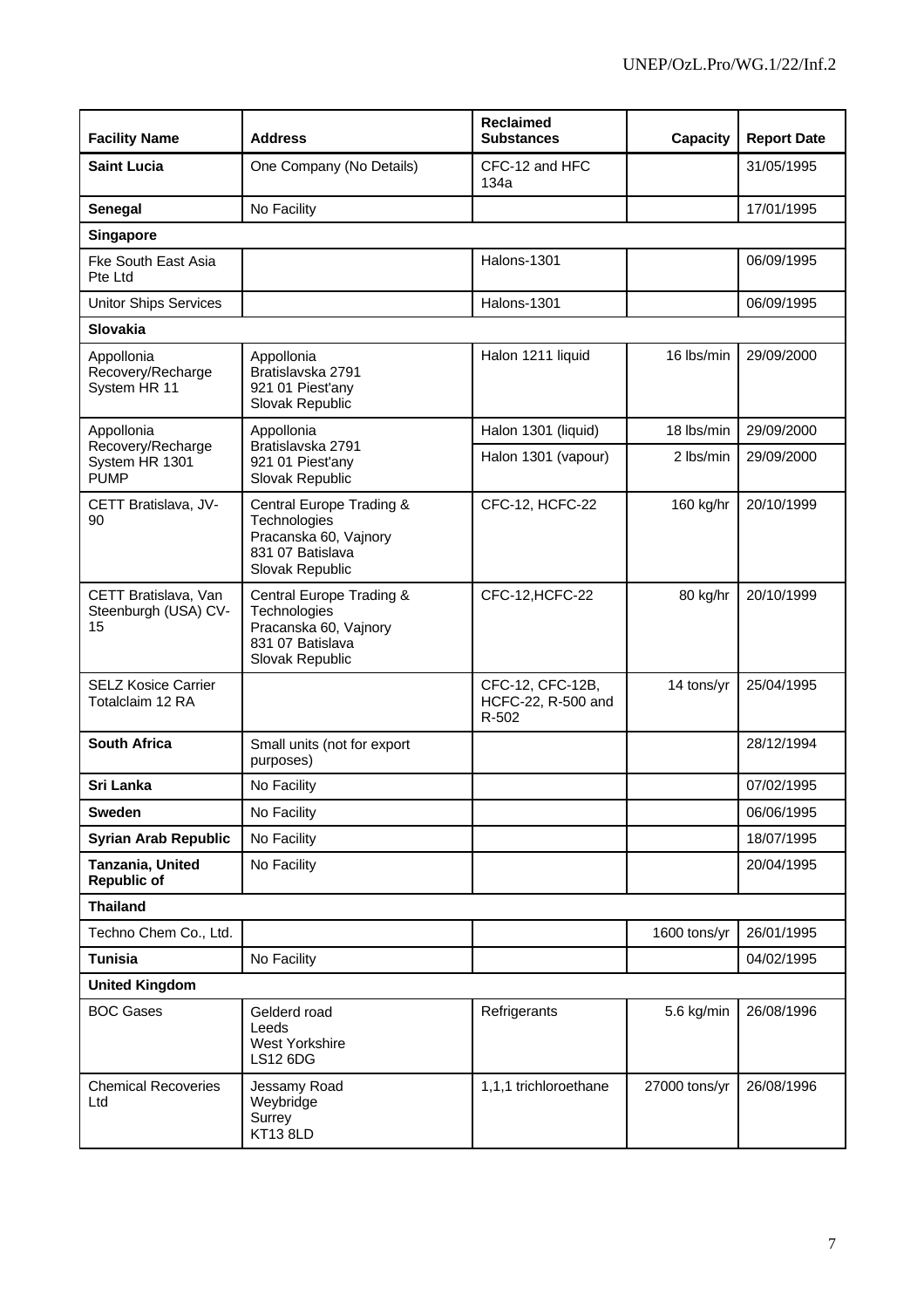| <b>Facility Name</b>          | <b>Address</b>                                                                                       | <b>Reclaimed</b><br><b>Substances</b>                        | Capacity           | <b>Report Date</b> |
|-------------------------------|------------------------------------------------------------------------------------------------------|--------------------------------------------------------------|--------------------|--------------------|
| Cleanaways Ltd.               | D4/D5 Red Scar Industrial Estate<br>Longbridge Road<br>Preston<br>Lancs<br>PR <sub>2</sub> 5NQ       | CFC 113 and 1,1,1<br>trichloroethane                         | 7000 tons/yr       | 26/08/1996         |
| Distellex Ltd                 | 117/120 Clydesdale Place<br><b>Moss Side Industrial Estate</b><br>Leyland<br>Lancs<br><b>PR5 3QS</b> | CFC 11, CFC 113<br>and 1,1,1<br>trichloroethane              | 1000 tons/yr       | 26/08/1996         |
| <b>HRPR</b>                   | <b>Gellihirion Industrial Estat</b><br>Pontypridd<br>Mid Glamorgan<br><b>CF37 5SX</b>                | CFCs, HCFCs and<br><b>HFCs</b>                               | 1000 tons/yr       | 26/08/1996         |
| <b>ICI Klea</b>               | P.O. box 13<br>The Health Runcorn<br><b>WA7 4QF</b>                                                  | CFC-12, CFC-14,<br>CFC-115 and HCFC-<br>22                   | 1000 tons/yr       | 26/08/1996         |
| Kidde fire Protection<br>Ltd. | Belvue Road<br><b>Northolt</b><br>Middlesex<br>UB5 5QW                                               | Halon 1211 and 1301                                          | 4.5 kg/min         | 26/08/1996         |
| Lanster Oil Refineries        | Shelah Road<br>Halesowen<br><b>West Midlands</b><br><b>B63 3PN</b>                                   | 1,1,1 trichloroethane                                        | 10,000<br>ltrs/mon | 26/08/1996         |
| Lothian Chemical Ltd.         | <b>West Shore Road</b><br>Granton<br>Edinburgh<br><b>EH5 1QD</b>                                     | 1,1,1 trichloroethane                                        | 0.5 tons/yr        | 26/08/1995         |
| Pacific Scientific Ltd        | Seven Centre<br><b>Boston Drive</b><br>Bourne end<br><b>Bucks</b><br>SL8 5YS                         | Halon 1211 and 1301<br>without nitrogen<br>removal           | 4 kg/min           | 26/08/1996         |
| Pyrene                        | Lancaster Road,<br><b>Cressex Business Park</b><br>High Wycombe<br><b>Bucks</b><br><b>HP12 3QF</b>   | Halons 1211 and<br>1301                                      | 460 tons/yr        | 26/08/1996         |
| <b>Refrigerant Products</b>   | N9 Central Park Estate,<br>Weslinghouse Road, Trafford<br>Park, Manchester, M17 1PG                  | CFC-11, CFC-12,<br>CFC-113, R500,<br>HCFC-134a and<br>others | 500 tons/yr        | 26/08/1996         |
| Refrigerant Reclaim<br>Ltd.   | Unit 17<br>Sandleheath Industries Estate<br>Fordingbridge<br>Hants<br>SP6 1PA                        |                                                              | 31 tons/yr         | 26/08/1996         |
| Rexol Ltd                     | <b>East Percy Street</b><br><b>North Shields</b><br>Tyne and Wear<br><b>NR30 4AU</b>                 | CFC 113 and 1,1,1<br>trichloroethane                         | 5 tons/wk          | 26/08/1996         |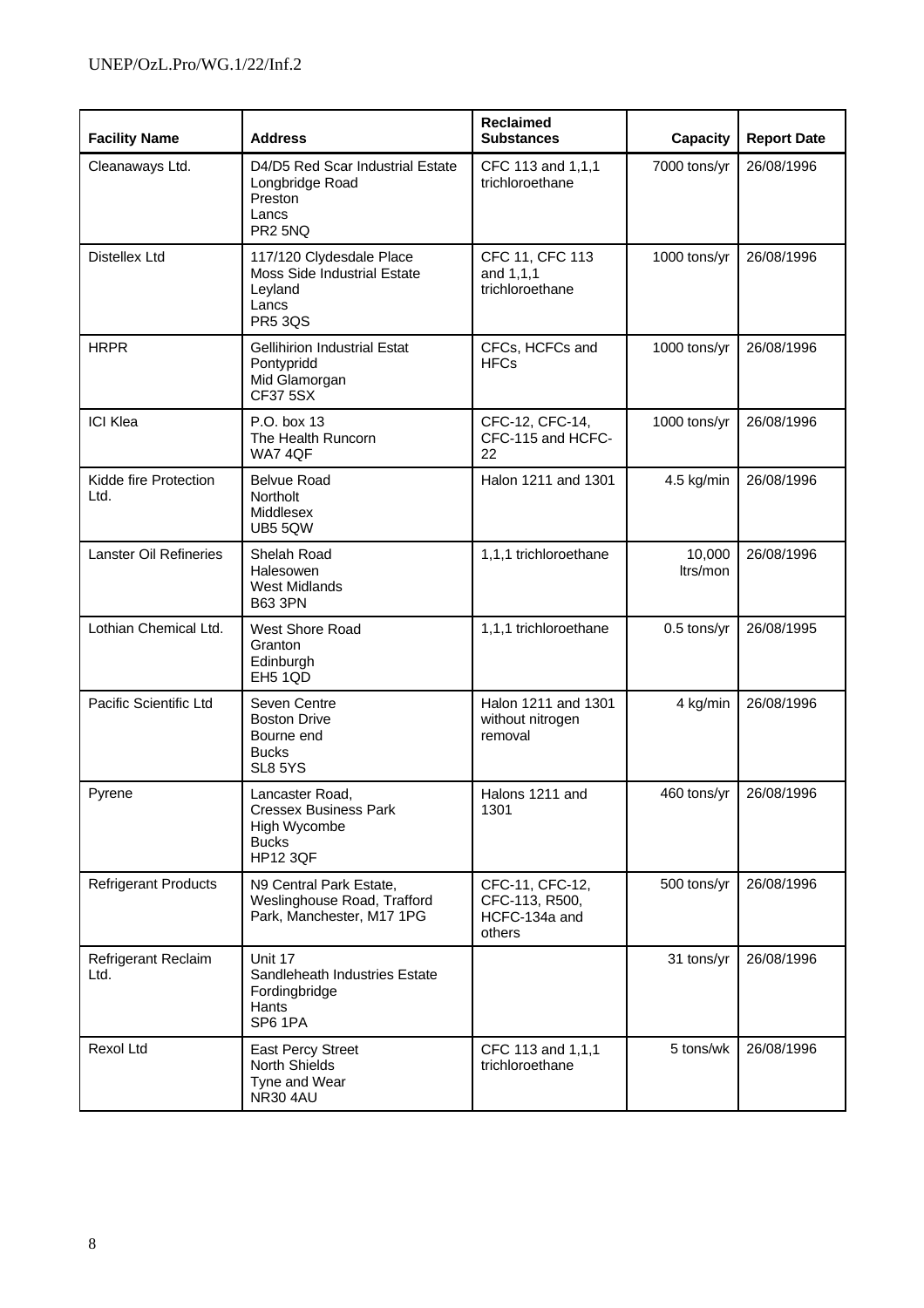| <b>Facility Name</b>                                     | <b>Address</b>                                                                                                      | <b>Reclaimed</b><br><b>Substances</b> | <b>Capacity</b> | <b>Report Date</b> |
|----------------------------------------------------------|---------------------------------------------------------------------------------------------------------------------|---------------------------------------|-----------------|--------------------|
| <b>Rhone Poulenc</b>                                     | P.O. Box 46<br>St. Andrews Rd<br>Avonmouth<br><b>Bristol</b><br><b>BS11 9YF</b>                                     | CFC-11, 12, and<br>HCFC-22            | 270 kg/hr       | 26/08/1996         |
| Thorn Security Grp Ltd.                                  | 160 Billet Rd<br>Walthamstow<br>London<br>E17 5DR                                                                   | Halon 1211 and 1301                   | 4 tons/mon      | 26/08/1996         |
| <b>Wessex Cooling</b>                                    | Unit 17A Sandleheath Ind Est<br>Fordingbridge<br>Hants<br>SP6 1PA                                                   | R12 and R22                           | 45 tons/yr      | 26/08/1996         |
| Wood Group                                               | <b>Crombie Centre</b><br>Crombie road<br>Aberdeen<br>AB1 3QQ                                                        | <b>Halon 1301</b>                     | 127 kg/hr       | 26/08/1996         |
| Wormald Ansul UK Ltd.                                    | Unit 8<br>Ocean Trade Centre<br>Altens Ind Est<br>Aberdeen<br>AB1 4JZ                                               | <b>Halon 1301</b>                     | 104 tons/yr     | 26/08/1996         |
| <b>United States of America</b>                          |                                                                                                                     |                                       |                 |                    |
| A.C<br>Baumgartner/Somerset                              | 3356 N San Marcos P1., Suite<br>101<br>Chandler, AZ 85224<br>A.C Baumgartner<br>800-279-5264                        |                                       |                 | 02/02/1995         |
| <b>Absolute Chiller</b><br>Services, Inc.                | 15635 Saticoy St. Unit P<br>Van Nuys, CA 91406<br><b>Curtis Arthur</b><br>800-39-FREON                              |                                       |                 | 02/02/1995         |
| <b>Advanced Recovery</b><br>Systems Inc.                 | 3484 East Hartley Court<br>P.O. Box 1240<br>Hernando, FL 34442-1240<br>Roy Taylor<br>904-637-3991                   |                                       |                 | 02/02/1995         |
| Allied Signal, Inc.                                      | <b>Fluorine Products Division</b><br>P.O. Box 2830, Baton Rouge, LA<br>70821<br><b>Steve Shanks</b><br>504-346-3662 |                                       |                 | 02/02/1995         |
| American Reclamation<br>Services, Inc.                   | 154 Grove Street<br>Chicopee, MA 01020-1879<br>Charles Porner or Robert Rouleau<br>800-208-0277<br>413-592-2420     |                                       |                 | 02/02/1995         |
| Appliance Recycling<br>Centers of America,<br>Inc.(ARCA) | 7400 Excelsior Boulevard<br>Minneapolis, MN 55426<br>Kevin Schatz<br>612-930-1738                                   |                                       |                 | 02/02/1995         |
| Brady Trane Services,<br>Inc.                            | 1915 Church Street<br>P.O. Box 13587<br>Greensboro, NC 27415-3587<br><b>Dick Wells</b><br>910-378-0670              |                                       |                 | 02/02/1995         |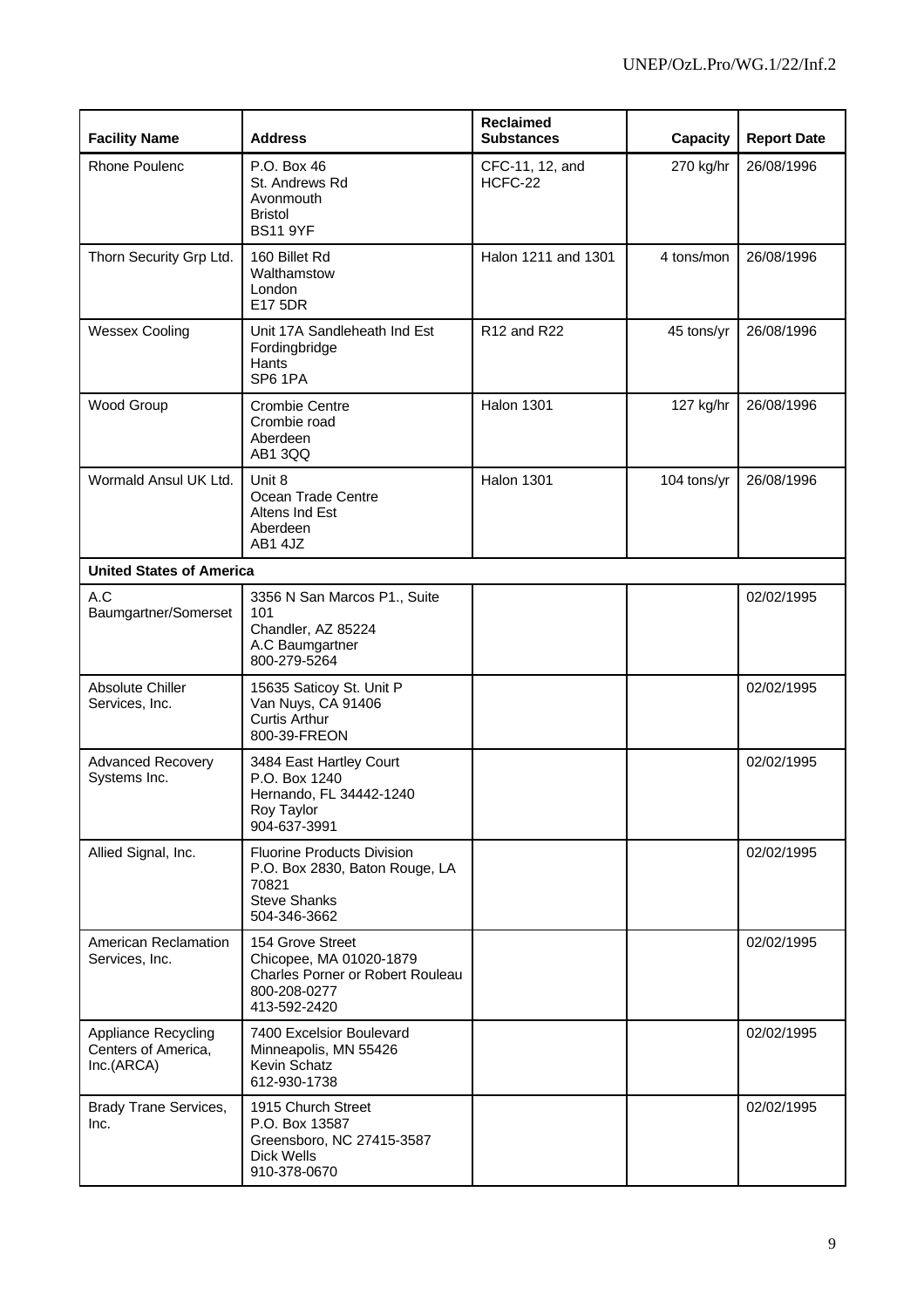| <b>Facility Name</b>                                              | <b>Address</b>                                                                                   | <b>Reclaimed</b><br><b>Substances</b> | Capacity | <b>Report Date</b> |
|-------------------------------------------------------------------|--------------------------------------------------------------------------------------------------|---------------------------------------|----------|--------------------|
| <b>CFC Reclamation</b><br>North Kansas City                       | 108 Armour Rd<br>North Kansas City, MO 64116<br><b>Charles Green</b><br>816-471-2511             |                                       |          | 02/02/1995         |
| <b>CFC Reclamation and</b><br>Recycling Service, Inc.             | P.O. Box 560<br>Abilene, TX 79604<br>Ken Turner<br>915-675-5311                                  |                                       |          | 02/02/1995         |
| <b>CFC Reclamation of</b><br>Columbus                             | 2000 Zettler Road<br>Columbus, OH 43232<br><b>Charles Elkins</b><br>800-488-3903<br>614-235-7885 |                                       |          | 02/02/1995         |
| CFC Reclamation of<br>Oklahoma, inc.                              | 1621 S.E. 39th Street Oklahoma<br>City, OK 73129<br><b>Albert Choate</b><br>405-677-5240         |                                       |          | 02/02/1995         |
| CFC Reclamation,<br>Urbana                                        | RR#1 #9 Triumph Dr.<br>Urbana, IL 61801<br>Doug Sexton<br>217-367-3766                           |                                       |          | 02/02/1995         |
| <b>CFC Recovery</b>                                               | 1026 Champlin Ave.<br>Utica, NY 13502<br>Don DeCarr or Mike Claeys<br>315-724-2647               |                                       |          | 02/02/1995         |
| <b>CFC Recovery</b><br>Systems                                    | 868 Foxfire Drive<br>Manteca, CA 95336<br>Jim Cregor or Debbie Cook<br>209-623-7756              |                                       |          | 02/02/1995         |
| <b>CFC Recovery</b><br>Systems, Inc.                              | 1700 Cumberland Point Dr. Suite<br>13<br>Marietta, GA 30067<br>Doug Romine<br>404-734-0706       |                                       |          | 02/02/1995         |
| Clean Air Refrigerant,<br>Recovery and<br>Reclaiming, Inc.        | 6015-P Unity Drive<br>Norcross, GA 30071<br>Ralph Newton<br>404-734-0706                         |                                       |          | 02/02/1995         |
| Cryodyne<br>Technologies, Inc.                                    | 67 Winthrop Road<br>Highway 145<br>Chester CT 06412<br>John Mucha<br>203-526-5000                |                                       |          | 02/02/1995         |
| E. I. du Pont de<br>Nemours and<br>Company                        | 1007 Market Street<br>Wilmington, DE 19896<br>Robert Funanage<br>302-774-1831                    |                                       |          | 02/02/1995         |
| <b>ELW Refrigerant</b><br><b>Reclamation Services</b><br>Division | 12430 N. Green River Road<br>Evansville, IN 47711<br>E. Lon Walters<br>812-867-6627              |                                       |          | 02/02/1995         |
| Eco-Dyne of Colorando                                             | 2590 West 2nd Avenue<br>Denver, CO 80219<br>John A. Howard<br>303-727-9000                       |                                       |          | 02/02/1995         |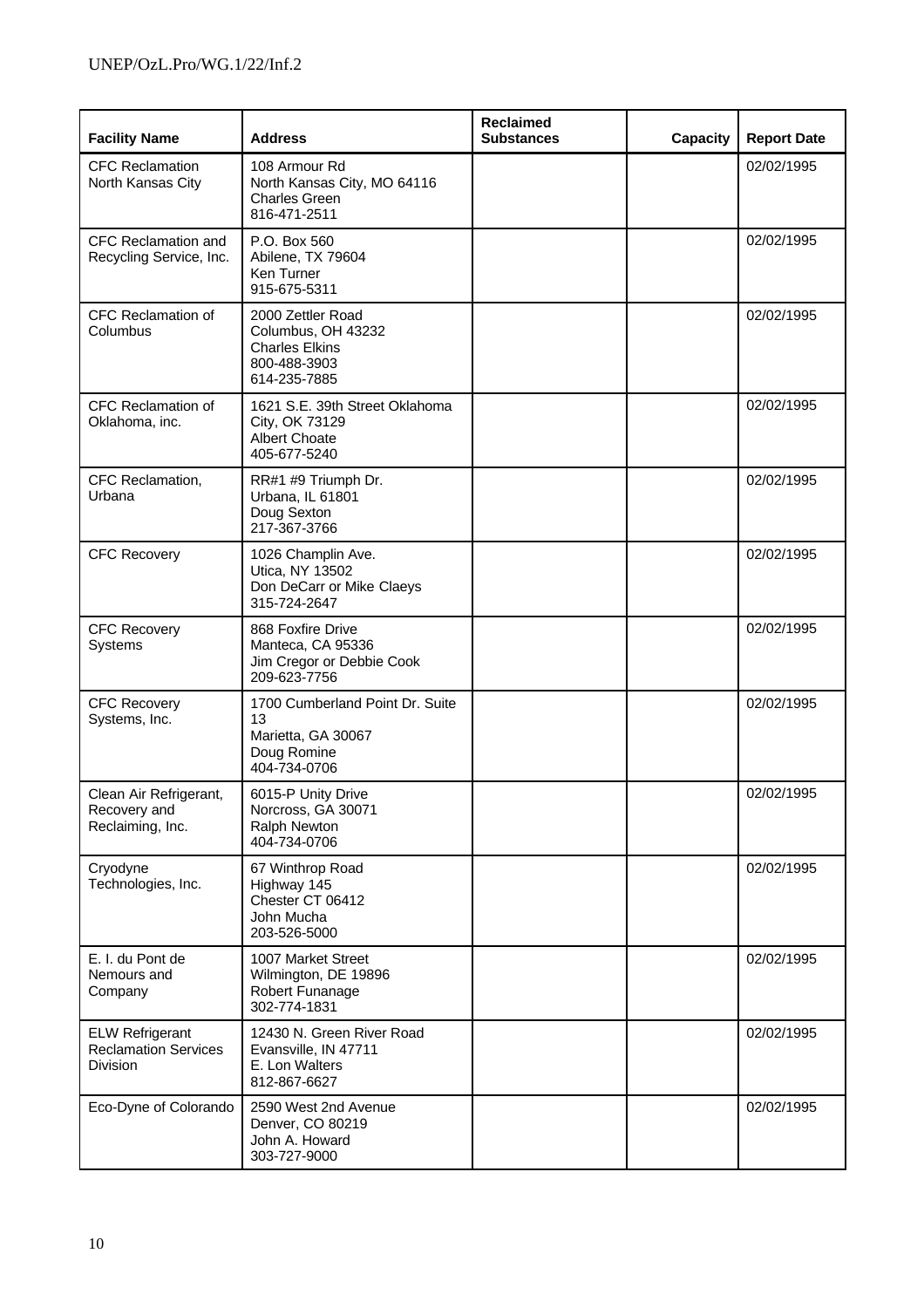| <b>Facility Name</b>                                          | <b>Address</b>                                                                                                                                                       | <b>Reclaimed</b><br><b>Substances</b> | Capacity | <b>Report Date</b> |
|---------------------------------------------------------------|----------------------------------------------------------------------------------------------------------------------------------------------------------------------|---------------------------------------|----------|--------------------|
| Eco-Dyne of Utah                                              | 375 West 2100 South Suite B Salt<br>Lake City, UT 84165-1064<br>Denis Atwood<br>601-486-9775                                                                         |                                       |          | 02/02/1995         |
| <b>Elf-Atochem North</b><br>America, Inc.                     | Fluorochemicals, Industrial<br><b>Chemicals Group</b><br>2000 Market Street, 22nd Floor<br>Philadelphia, PA 19103<br>Michael Sweeney<br>800-343-7940<br>215-419-5408 |                                       |          | 02/02/1995         |
| Full Cycle Refrigerant<br><b>Reclaimed Services</b>           | 2407 Minnis Drive<br>Fort Worth, TX 76117<br>Chris Ludwig<br>817-831-4455                                                                                            |                                       |          | 02/02/1995         |
| Gartech Refrigerant<br><b>Reclamation Center,</b><br>Inc.     | 2002 Platinum<br>Garland, TX 75042<br><b>Bruce King</b><br>214-272-4070                                                                                              |                                       |          | 02/02/1995         |
| Gerster Sales and<br>Services, Inc.                           | 45 Earhart Drive<br>Suite 103 & 105<br>Buffalo, NY 14221<br><b>Ron Gerster</b><br>716-626-1260                                                                       |                                       |          | 02/02/1995         |
| Global Refrigerant<br>Management, Inc.                        | 343 South Airline Hwy<br>Gonzales, LA 70737<br>Rudy Villareal<br>800-569-5303                                                                                        |                                       |          | 02/02/1995         |
| H. Larkin Corporation<br>dba: Larkin & Holder,<br>Partnership | 17150 Newhope Street<br>Suite 802<br>Fountain Valley, CA 92708<br>714-549-4314                                                                                       |                                       |          | 02/02/1995         |
| Hudson Technologies,<br>Inc.                                  | 25 Torne Valley road<br>Hillburn, NY 10931<br>Stephen Mandracchia<br>914-368-4990                                                                                    |                                       |          | 02/02/1995         |
| <b>Independent Services</b>                                   | 3-5 Leland Dr.<br>Glens Falls, NY 12801<br>H. A. Hansen<br>800-640-4313                                                                                              |                                       |          | 02/02/1995         |
| Indianapolis<br><b>Refrigeration Company</b>                  | Kentucky Avenue,<br>Building 4-B<br>Indianapolis, IN 46221<br>Jerry Hughett<br>317-486-1858<br>800-497-6805                                                          |                                       |          | 02/02/1995         |
| <b>International Central</b><br>Cooling                       | 201 Trade Zone Drive<br>ronkonkoma, NY 11779<br>Sam Alfano<br>516-588-5800                                                                                           |                                       |          | 02/02/1995         |
| Key Reps, Inc.                                                | P.O. Box 521340<br>Longwood, FI 32752-1340<br>Jim Key<br>407-332-6273                                                                                                |                                       |          | 02/02/1995         |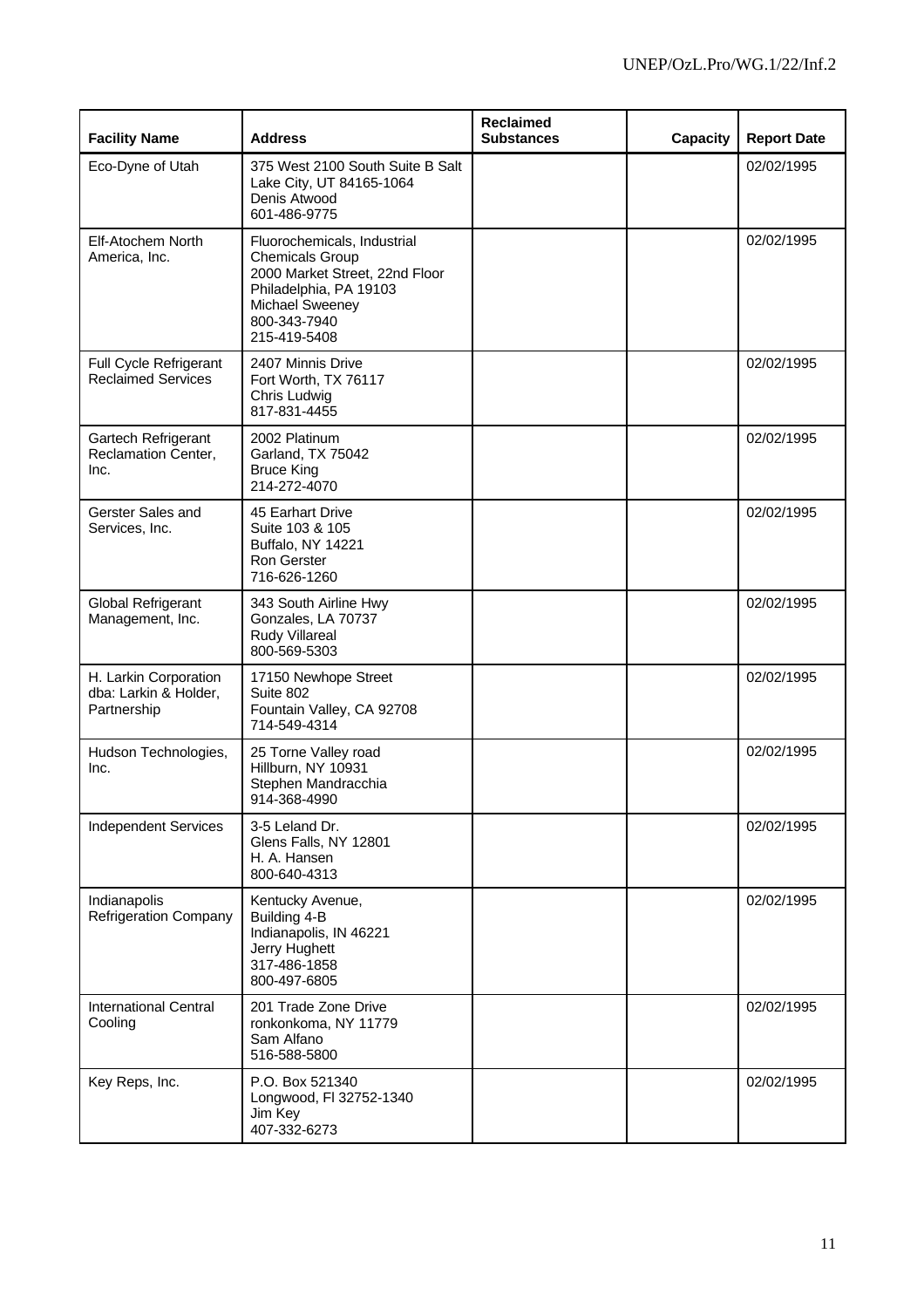| <b>Facility Name</b>                                    | <b>Address</b>                                                                                              | Reclaimed<br><b>Substances</b> | Capacity | <b>Report Date</b> |
|---------------------------------------------------------|-------------------------------------------------------------------------------------------------------------|--------------------------------|----------|--------------------|
| LaRoche Chemicals                                       | P.O. Box 1031<br>Baton Rouge, LA 70021<br><b>Customer Service Department</b><br>800-248-6336                |                                |          | 02/02/1995         |
| Lawyer Trane                                            | 3040 So. Valley View Blvd.<br>Las Vegas, NV 89102-7875<br>Robert Hellriegel<br>702-876-7530                 |                                |          | 02/02/1995         |
| Layne Trane                                             | 801 Pressley Rd.<br>suite 100<br>P.O. Box 240605<br>Charlotte, NC 28221-0605<br>Dave Boozer<br>800-933-9601 |                                |          | 02/02/1995         |
| Major Diversities, Inc.                                 | 5601 Gray St.<br>Arvada, CO 80002-2821<br>Jack Major, Jr.<br>800-255-6234                                   |                                |          | 02/02/1995         |
| National Refrigerants,<br>Inc.                          | 11401 Roosevelt Boulevard<br>Philadephia, PA 19154<br>Larry Admas<br>800-262-0012                           |                                |          | 02/02/1995         |
| New Era<br>Environmental                                | 4880 Falcon Place<br>Suite 105<br>Sterling, VA 20166<br>Nancy Overman or Peter Williams<br>703-904-7570     |                                |          | 02/02/1995         |
| Omega Refrigerant                                       | Reclamation Corp.<br>12504 E. Whittier Blvd.<br>Whittier, CA 90602<br>Dennis O'Meara<br>310-698-0991        |                                |          | 02/02/1995         |
| Pacific coast Trane<br>Services                         | 310 Soquel Way<br>Sunnyvale, CA 94086-4171<br><b>Taline Monus</b><br>408-481-3760                           |                                |          | 02/02/1995         |
| Plains Refrigerant<br>Reclaim Corp.                     | 14500 Canyon Drive<br>P.O. Box 19608<br>Amarillo, TX 79114<br>Mank Gollibar<br>800-336-0377<br>806-622-0484 |                                |          | 02/02/1995         |
| Refrigerant Claim, Inc.                                 | 122 Old Stage coach Road<br>Dumfries, VA 22026<br>Wayne Lucas<br>800-238-5902                               |                                |          | 02/02/1995         |
| Refrigerant<br><b>Management Services</b>               | 15510 Beamer Road<br>Friendswood, TX 77546<br>Jim Todack or Ed Cahney<br>800-280-0410                       |                                |          | 02/02/1995         |
| Refrigerant<br><b>Management Services</b><br>of Georgia | 216 F Atlanta Highway<br>Cumming, GA 30130<br>Ken Ponder<br>800-347-5872                                    |                                |          | 02/02/1995         |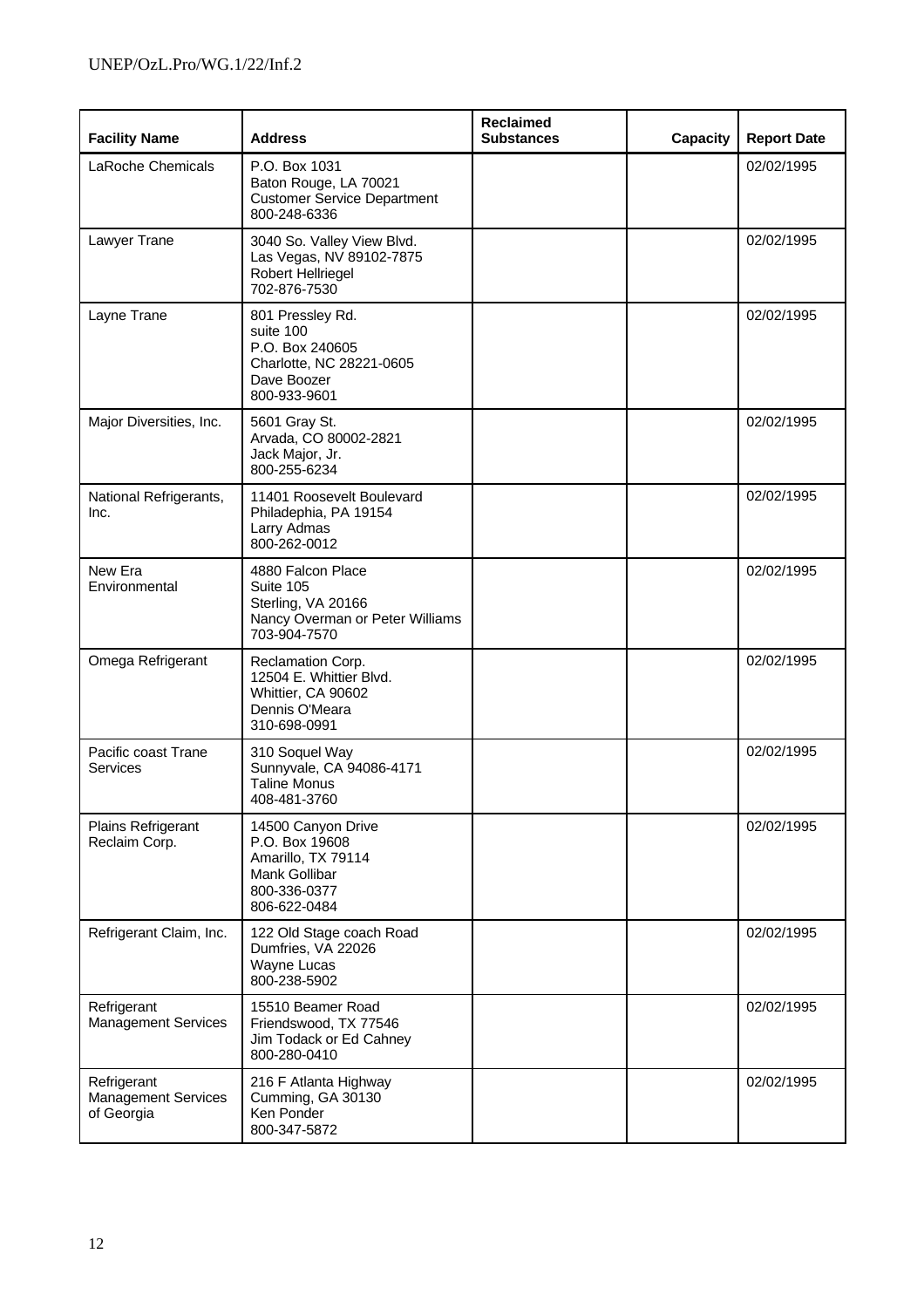| <b>Facility Name</b>                                            | <b>Address</b>                                                                                      | <b>Reclaimed</b><br><b>Substances</b> | <b>Capacity</b> | <b>Report Date</b> |
|-----------------------------------------------------------------|-----------------------------------------------------------------------------------------------------|---------------------------------------|-----------------|--------------------|
| <b>Refrigerant Recovery</b><br>Corporation of America<br>(RRCA) | 5950 Berrybrook St.<br>Suite 100<br>Houston TX 77017<br>Michael Cavanaugh<br>800-488-7722           |                                       |                 | 02/02/1995         |
| Refron, Inc.                                                    | 38-18 33rd Street<br>Long Island City, NY 11101-9874<br>Fran Besdin<br>800-4-REFRON<br>718-392-8002 |                                       |                 | 02/02/1995         |
| Rocky Mountain<br>Reclamation, Inc.                             | P.O. Box 4187<br>Englewood, CO 80155-4187<br>Michael Golgart<br>303-366-1226                        |                                       |                 | 02/02/1995         |
| South Florida Trane<br>Service                                  | 7415 N.W. 19 Street,<br>Suite C Miami, FL 33126<br>Michael Levine<br>305-592-0672 ext. 147          |                                       |                 | 02/02/1995         |
| St. Vincent De Paul<br>Society of Lane<br>Country, Inc.         | 705 S. Seneca<br>Eugene, OR 97402<br>Marker Belmer<br>503-345-0595                                  |                                       |                 | 02/02/1995         |
| <b>Storer Equipment</b><br>Company, Inc.                        | P.O. Box 6761<br>Shreveport, LA 71106<br>Craig H. Storer<br>318-865-1466                            |                                       |                 | 02/02/1995         |
| Tampa Bay Trane                                                 | 902 N. Himes<br>P.O. Box 18547<br>Tampa, FL 33609<br>Robert ljames<br>813-877-8251                  |                                       |                 | 02/02/1995         |
| Total Reclaim Inc.                                              | P.O. Box 24996 Seattle, WA<br>98124<br>Jeff Zirkle<br>206-343-7443                                  |                                       |                 | 02/02/1995         |
| <b>Tozour Trane</b>                                             | 741 First Avenue<br>P.O. Box 1549<br>King of Prussia, PA 19402<br><b>Bill Boady</b><br>610-962-1600 |                                       |                 | 02/02/1995         |
| Trane Company of San<br>Antonio                                 | 3650 Highpoint<br>San Antonio, TX 78217-3230<br><b>Mike Price</b><br>210-657-0932                   |                                       |                 | 02/02/1995         |
| Trane Oregon                                                    | P.O. Box 23579<br><b>Tigard, OR 97281</b><br>Robert G. Davis<br>503-620-8031                        |                                       |                 | 02/02/1995         |
| <b>Trane Pacific Services</b>                                   | 330 Sand Island Acc. Rd.<br>honolulu, HI 96819<br>Robert S. Hann<br>808-845-6662                    |                                       |                 | 02/02/1995         |